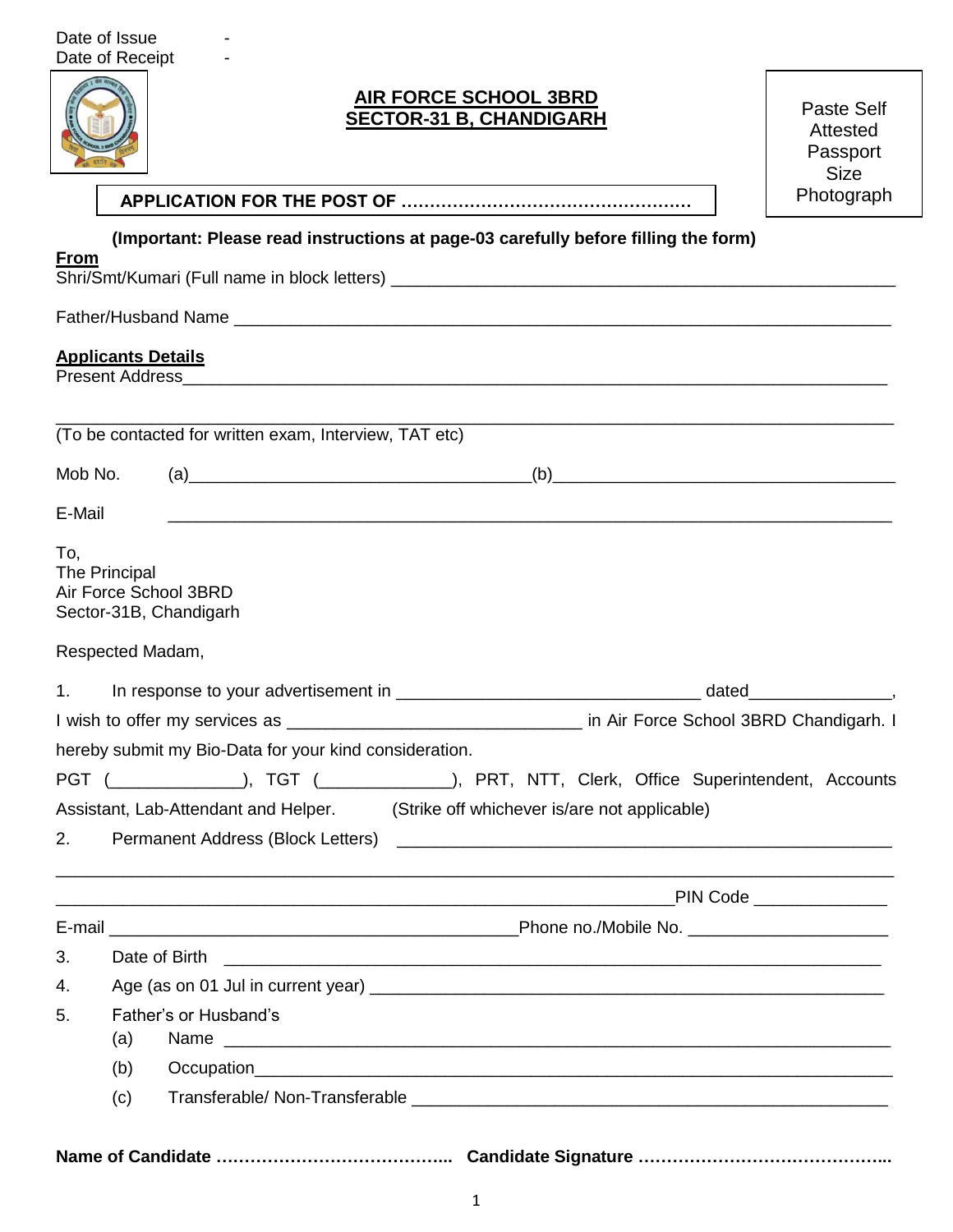## 7. Educational Qualifications (Attach certificates)

| Qualification                | Name of<br><b>School/College</b> | Name of<br><b>Board/University</b> | <b>Main</b><br><b>Subjects</b> | Year of<br><b>Passing</b> | Percentage<br><b>Obtained</b> | <b>Enclosure</b><br>No. |
|------------------------------|----------------------------------|------------------------------------|--------------------------------|---------------------------|-------------------------------|-------------------------|
| Matric/X                     |                                  |                                    |                                |                           |                               |                         |
|                              |                                  |                                    |                                |                           |                               |                         |
| Senior                       |                                  |                                    |                                |                           |                               |                         |
| Secondary/XII                |                                  |                                    |                                |                           |                               |                         |
| Graduation                   |                                  |                                    |                                |                           |                               |                         |
| (B.SC/B.Com/BA)              |                                  |                                    |                                |                           |                               |                         |
| M.Sc/M.Com                   |                                  |                                    |                                |                           |                               |                         |
| /MA/BA (Hons)                |                                  |                                    |                                |                           |                               |                         |
| B.ED/M.ED/NTT/               |                                  |                                    |                                |                           |                               |                         |
| Any other training           |                                  |                                    |                                |                           |                               |                         |
| Any other                    |                                  |                                    |                                |                           |                               |                         |
| Educational<br>Qualification |                                  |                                    |                                |                           |                               |                         |
| Computer                     |                                  |                                    |                                |                           |                               |                         |
| Knowledge                    |                                  |                                    |                                |                           |                               |                         |
| Any other                    |                                  |                                    |                                |                           |                               |                         |
| course(s) done               |                                  |                                    |                                |                           |                               |                         |

\_\_\_\_\_\_\_\_\_\_\_\_\_\_\_\_\_\_\_\_\_\_\_\_\_\_\_\_\_\_\_\_\_\_\_\_\_\_\_\_\_\_\_\_\_\_\_\_\_\_\_\_\_\_\_\_\_\_\_\_\_\_\_\_\_\_\_\_\_\_\_\_\_\_\_\_\_\_\_\_\_\_\_\_\_\_\_\_

## 8. Working/Teaching Experience (Ensure Experience Certificate is attached)

| Name of<br><b>Institution</b> | <b>Post held</b> | <b>Date</b> |    |  | <b>Nature of</b><br>job | <b>Experience</b><br>in years & | <b>Gross</b><br><b>Salary</b> | <b>Enclosure</b><br>No. |
|-------------------------------|------------------|-------------|----|--|-------------------------|---------------------------------|-------------------------------|-------------------------|
|                               |                  | <b>From</b> | To |  | <b>Months</b>           | <b>Drawn</b>                    |                               |                         |
|                               |                  |             |    |  |                         |                                 |                               |                         |
|                               |                  |             |    |  |                         |                                 |                               |                         |
|                               |                  |             |    |  |                         |                                 |                               |                         |
|                               |                  |             |    |  |                         |                                 |                               |                         |
|                               |                  |             |    |  |                         |                                 |                               |                         |
|                               |                  |             |    |  |                         |                                 |                               |                         |
|                               |                  |             |    |  |                         |                                 |                               |                         |
|                               |                  |             |    |  |                         |                                 |                               |                         |
|                               |                  |             |    |  |                         |                                 |                               |                         |
|                               |                  |             |    |  |                         |                                 |                               |                         |
|                               |                  |             |    |  |                         |                                 |                               |                         |
|                               |                  |             |    |  |                         |                                 |                               |                         |
|                               |                  |             |    |  |                         |                                 |                               |                         |
|                               |                  |             |    |  |                         |                                 |                               |                         |
|                               |                  |             |    |  |                         |                                 |                               |                         |

**Name of Candidate ………………………………... Candidate Signature ……………………………………...**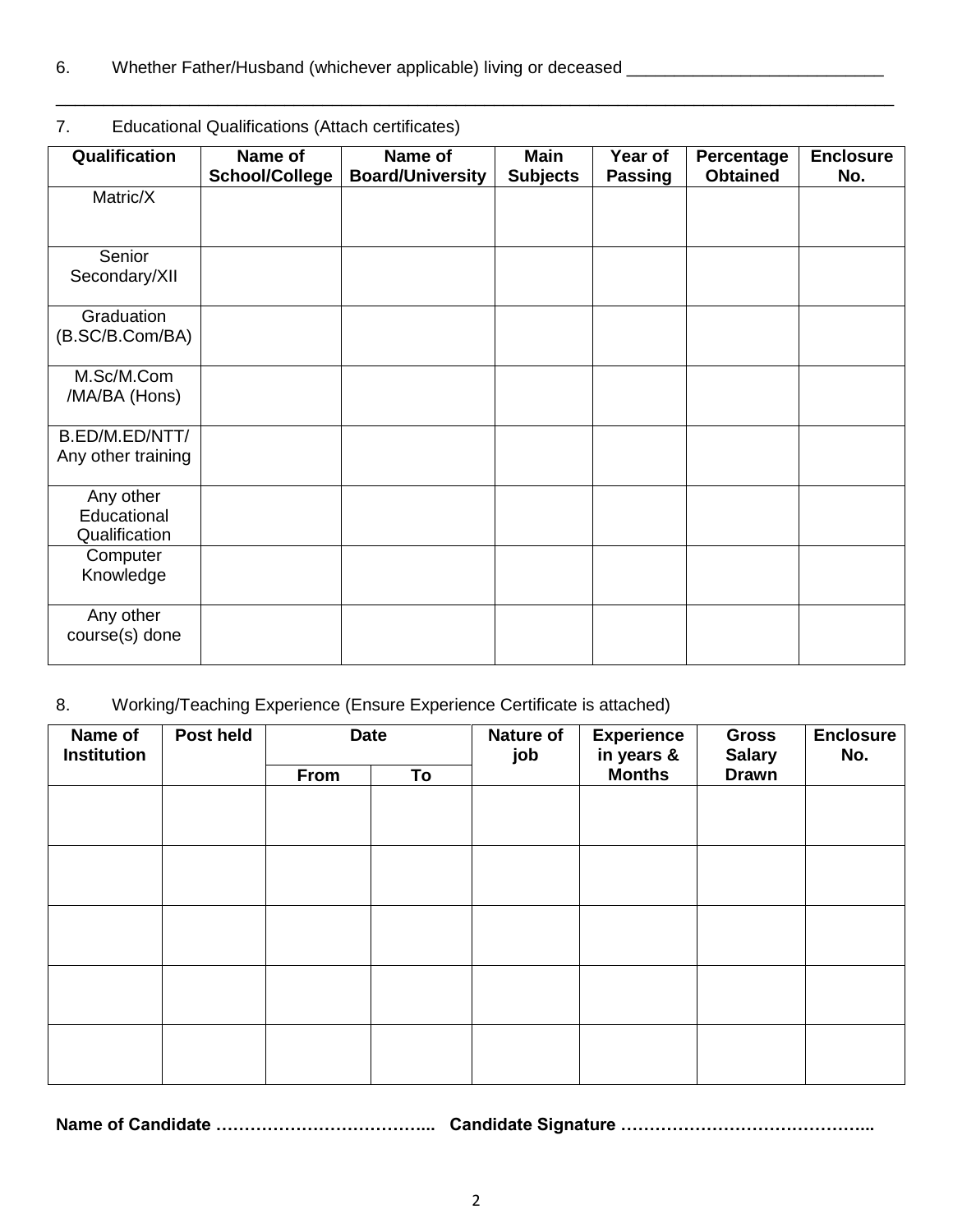9. Participation/Proficiency in Games/Sports etc. (Attach Certificate)

| Games/Sports/Athletics                                                 |                                                                                             |                                                                                                                                    |                                                                    | At School/College/University/State/National Level                                                                                                                                                                                 |  |  |
|------------------------------------------------------------------------|---------------------------------------------------------------------------------------------|------------------------------------------------------------------------------------------------------------------------------------|--------------------------------------------------------------------|-----------------------------------------------------------------------------------------------------------------------------------------------------------------------------------------------------------------------------------|--|--|
| Co-Scholastic Activity (Attach Certificate)<br>10.<br>Name of Activity |                                                                                             |                                                                                                                                    | School/College/University/State/National Level                     |                                                                                                                                                                                                                                   |  |  |
| 11.                                                                    |                                                                                             |                                                                                                                                    |                                                                    | NCC Jr./Sr. (Attach Certificate) ________________Details of certificate obtained___________________                                                                                                                               |  |  |
| 12.                                                                    |                                                                                             | Hobbies (if any)                                                                                                                   |                                                                    |                                                                                                                                                                                                                                   |  |  |
| 13.                                                                    |                                                                                             |                                                                                                                                    |                                                                    |                                                                                                                                                                                                                                   |  |  |
| 14.                                                                    |                                                                                             |                                                                                                                                    |                                                                    | <b>Reference:-</b> Please mention Name, Designation and Address of two individuals with phone numbers                                                                                                                             |  |  |
|                                                                        | who know you well.<br>(a)                                                                   |                                                                                                                                    |                                                                    |                                                                                                                                                                                                                                   |  |  |
|                                                                        | (b)                                                                                         |                                                                                                                                    |                                                                    |                                                                                                                                                                                                                                   |  |  |
|                                                                        |                                                                                             |                                                                                                                                    | filled in the application is later found to be incorrect or false. | This is certified that I have filled the application form in my own hand writing and all the particulars filled<br>in are correct. I understand that I am liable to be removed from the job without any notice if the information |  |  |
|                                                                        |                                                                                             | Date: ________________________                                                                                                     |                                                                    |                                                                                                                                                                                                                                   |  |  |
|                                                                        |                                                                                             | Place: _______________________                                                                                                     |                                                                    | Signature of Applicant                                                                                                                                                                                                            |  |  |
|                                                                        |                                                                                             |                                                                                                                                    | <b>Instructions for filling up this Application Form:</b>          |                                                                                                                                                                                                                                   |  |  |
|                                                                        |                                                                                             |                                                                                                                                    |                                                                    | Read the form carefully and fill up in your own handwriting as per instructions.                                                                                                                                                  |  |  |
|                                                                        | (a)                                                                                         |                                                                                                                                    |                                                                    |                                                                                                                                                                                                                                   |  |  |
|                                                                        | Fill up only those columns which are applicable in your case and strikeout the rest.<br>(b) |                                                                                                                                    |                                                                    |                                                                                                                                                                                                                                   |  |  |
|                                                                        | (c)<br>Whichever is not applicable in your case write N/A (means Not Applicable).           |                                                                                                                                    |                                                                    |                                                                                                                                                                                                                                   |  |  |
|                                                                        | (d)                                                                                         |                                                                                                                                    | Do not leave any column blank.                                     |                                                                                                                                                                                                                                   |  |  |
|                                                                        | (e)                                                                                         | Attach self-attested copies of all certificates, documents & experience certificates and mention<br>Enclosure number on each copy. |                                                                    |                                                                                                                                                                                                                                   |  |  |
|                                                                        | (f)                                                                                         |                                                                                                                                    |                                                                    | No allowance will be admissible for attending the test/interview.                                                                                                                                                                 |  |  |
|                                                                        | (g)                                                                                         |                                                                                                                                    |                                                                    | Candidate is required to visit school website for attending test/interview etc.                                                                                                                                                   |  |  |
|                                                                        | (h)                                                                                         |                                                                                                                                    | applied for & affix stamp of Rs. 10/- on each envelope.            | Attach two self-addressed envelopes along with two passport size photographs indicating Post                                                                                                                                      |  |  |
|                                                                        | (i)                                                                                         |                                                                                                                                    | Incomplete application form will be rejected.                      |                                                                                                                                                                                                                                   |  |  |
|                                                                        |                                                                                             |                                                                                                                                    |                                                                    |                                                                                                                                                                                                                                   |  |  |